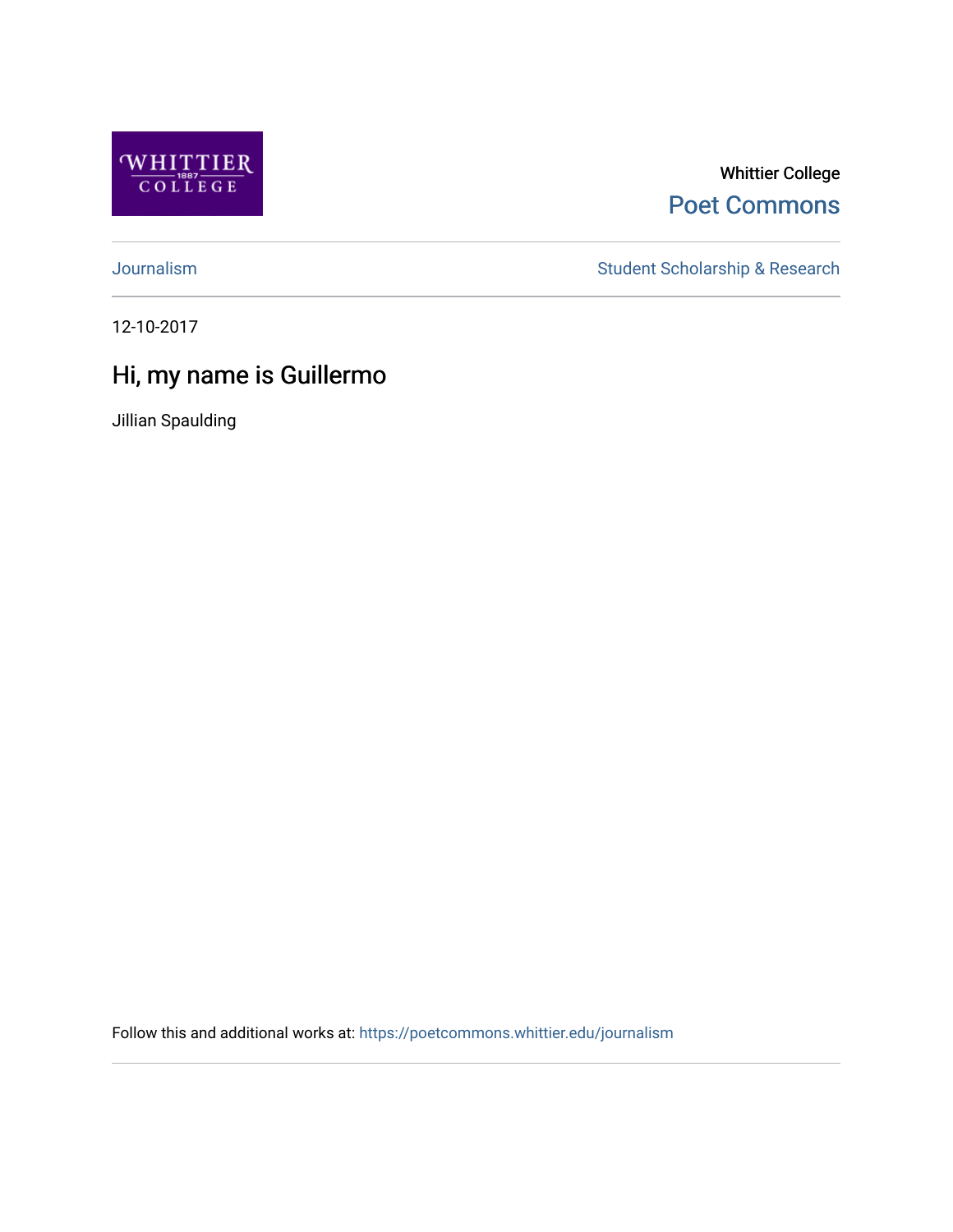## [POETINIS: DRINK IN THE TRUTH](https://medium.com/engl-201?source=post_page-----d9aae5b64569----------------------)

*Only you can see this message*

This story's distribution setting is off. [Learn more](https://help.medium.com/hc/en-us/articles/360018834334?source=post_page-----d9aae5b64569----------------------)

## Hi, my name is Guillermo

From surving gay conversion therapy to thriving at Whittier



[Jillian Spaulding](https://medium.com/@jspauldi?source=post_page-----d9aae5b64569----------------------) [Dec 10, 2017](https://medium.com/engl-201/my-life-its-gonna-get-fucking-tragic-d9aae5b64569?source=post_page-----d9aae5b64569----------------------) · 6 min read



 $\times$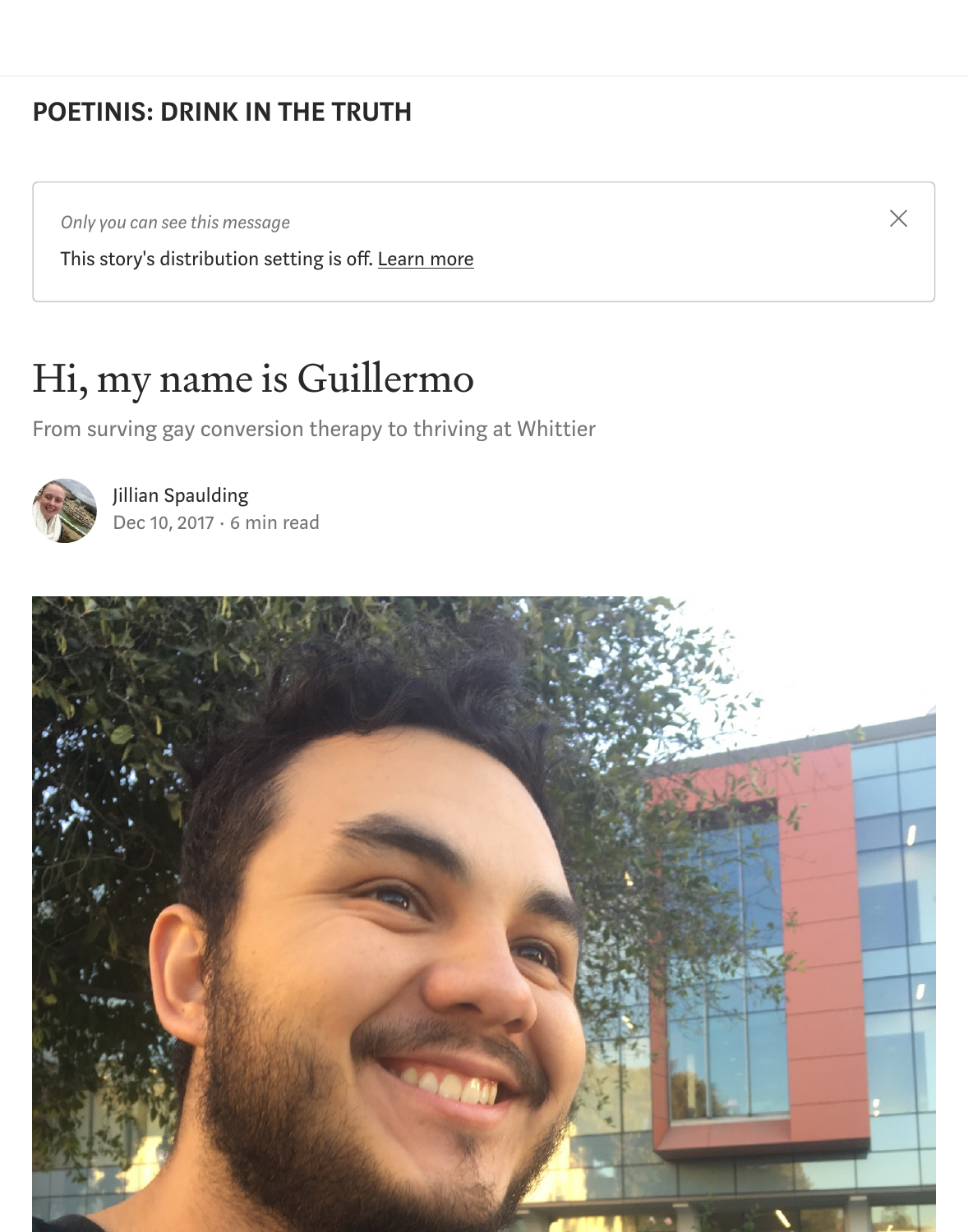

i, my name is Guillermo and I'm a raaaaaging homosexual." "H

Guillermo Giron is excited about telling his story and those are the first words out of his mouth when I turn on the microphone and encourage him to let it rip. We argue for a minute about deleting that bit, but he quickly agrees that it has to be a part of the story.

Then, he says, smiling, "It's gonna get fucking tragic."

Giron is a fourth-year who is double majoring in Psychology and French. He went to a STEM high school in Cleveland, Ohio that was praised for its progressive teaching by president Obama. Despite being at the top of his program, the moment Giron came to Whittier, he realized psychology was something he was particularly interested in.

It's no wonder, considering what he's been through.

"How was growing up in Ohio?" I ask my friend.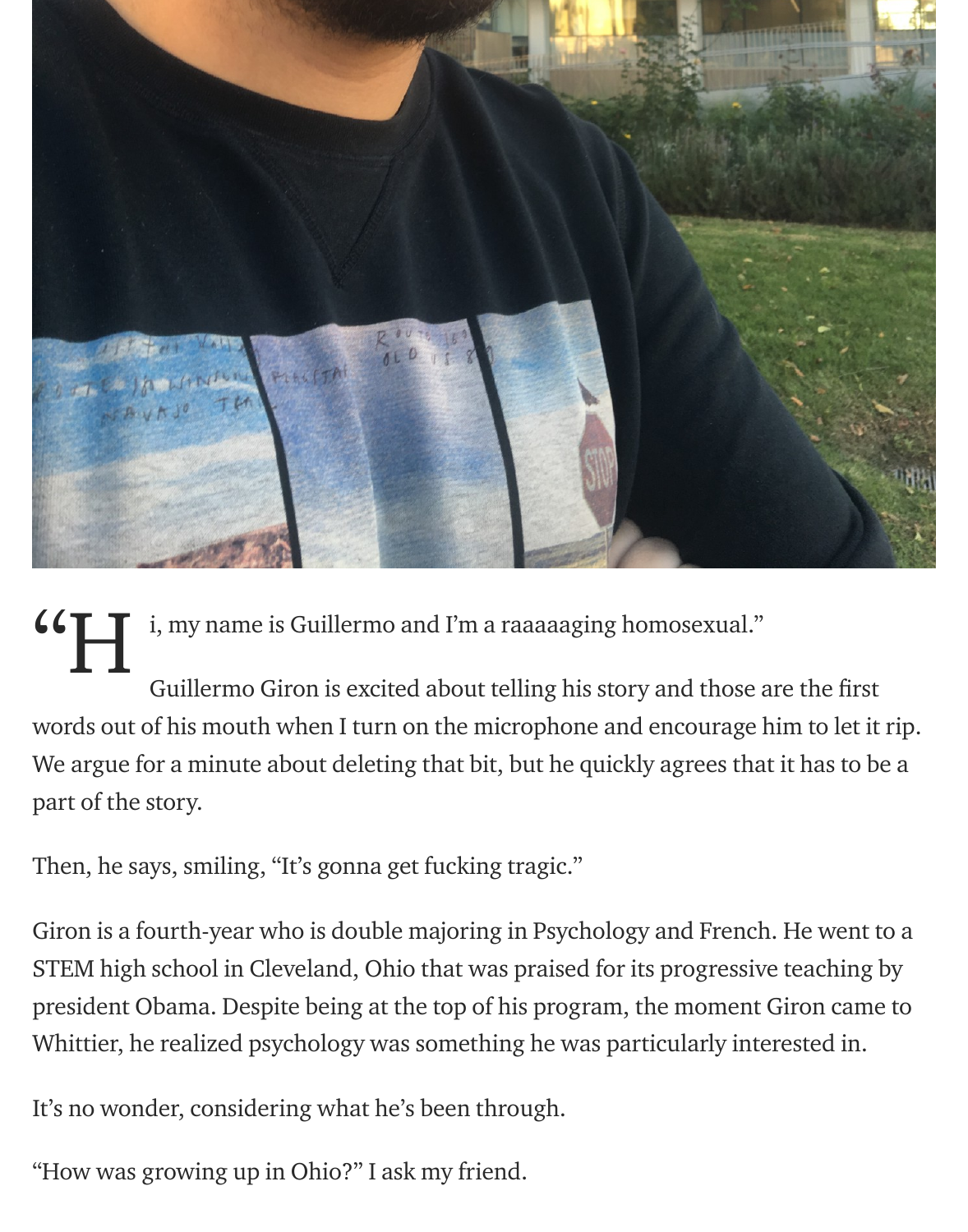"Sooo much fun," Giron deadpans."In high school, my freshman year, I started to realize I was gay, and even before that, in elementary school, kids called me queermo… That was just foreshadowing I guess."

Giron dated girls until deciding to come out his junior year in high school. He describes his life from that point on as an "inescapable living hell."

Before he officially came out, his parents sent him to therapy. "I wouldn't call it gay conversion just yet. It was more like mini-therapy sessions with the priests who were like, 'By the way gay is bad,'" says Giron.

Rather than being liberated by his decision to come out, Giron says he was brutally bullied. "I was chased through the streets by homeless who wouldn't accept my money. I bleached my hair my senior year so it was really obvious… Well to everyone except my parents who chose to deny it."

...

"I was a totally different person when I came back from college. I was happier for one. What the Church and conversion therapy does is completely destroy that person."

Whittier, Giron began to both accept and express himself more openly. "My first year at Whittier I got comfortable with my sexuality, too comfortable," he laughs. "Like my outfit choices were disgusting! I think I wore every color of the rainbow everyday." At

Giron was so happy to be in a place where he could meet people who got to know him before they decided whether or not to like him. "People still judged me," he says, "but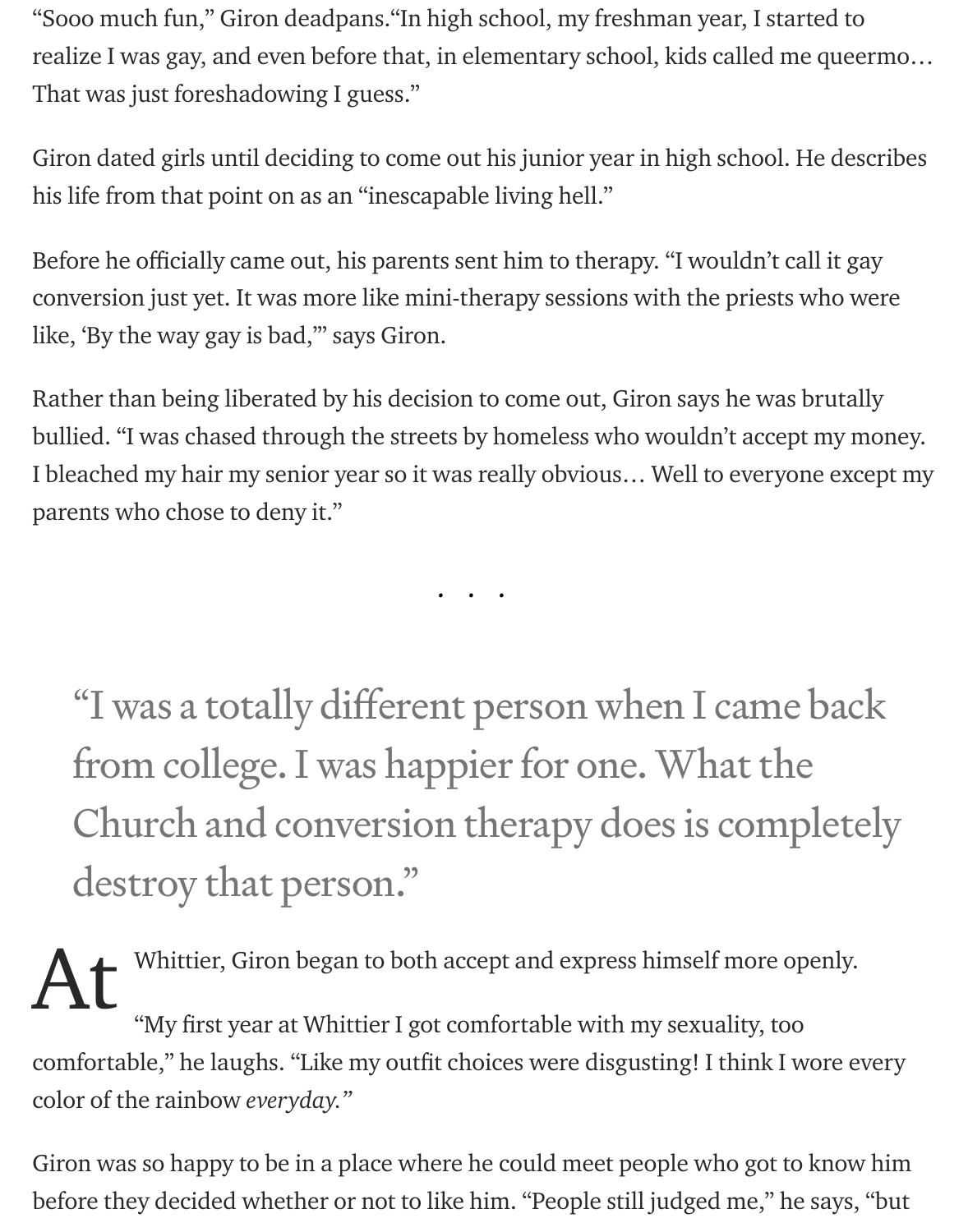because of my outfit choices not because I was gay."

He went home after his first year finally feeling the liberation that had escaped him when he first started coming out in high school. He decided to officially come out to his parents, who promptly forced him into conversion therapy under the threat of being [kicked out and disowned. \(According to a study conducted by The Williams Institute at](https://williamsinstitute.law.ucla.edu/wp-content/uploads/Durso-Gates-LGBT-Homeless-Youth-Survey-July-2012.pdf) the UCLA School of Law, more than 45 percent of homeless youth also identify as  $LGBT+.$ 

Giron's "treatment" consisted of electroshock therapy, which is still legal and practiced in Ohio and 33 other states. "They would hook me up in a chair like one you could get at Rite Aid, attach little suction cups to me that were connected to a machine that had levels of shock," says Giron.

These sessions were led by his parish priest and relied on conditioning techniques that were meant to repel desire towards same sex partners.

Giron explains that conversion therapy has two levels. "The first was the shock therapy which is meant to completely tear you down... I was a totally different person when I came back from college. I was happier for one. What the church and conversion therapy does is completely destroy that person," he says. "The second step is to build the person up in the church's eyes. This includes drilling into the person that all the good things in their life will be destroyed because they are gay as well as all bad things that are coming because of their 'decision.' This isn't enough to make you believe it, but it is enough to seriously affect your psyche."

[Conversion or "reparatative therapy" as it is sometimes called is not ethical in the eyes](http://psychology.ucdavis.edu/rainbow/html/resolution97_text.html) of the American Psychological Association. It destroyed Giron's psyche in more ways than he could have imagined. He was told if he ever wanted to come home, he would have to continue the conversion therapy. By the time he returned home for the Christmas break of his sophomore year, he had developed anxiety and depression. This was chalked up to him being gay — nothing to do with the electroshock treatments.

Giron's doctor in Cleveland, a good Catholic, agreed and prescribed high doses of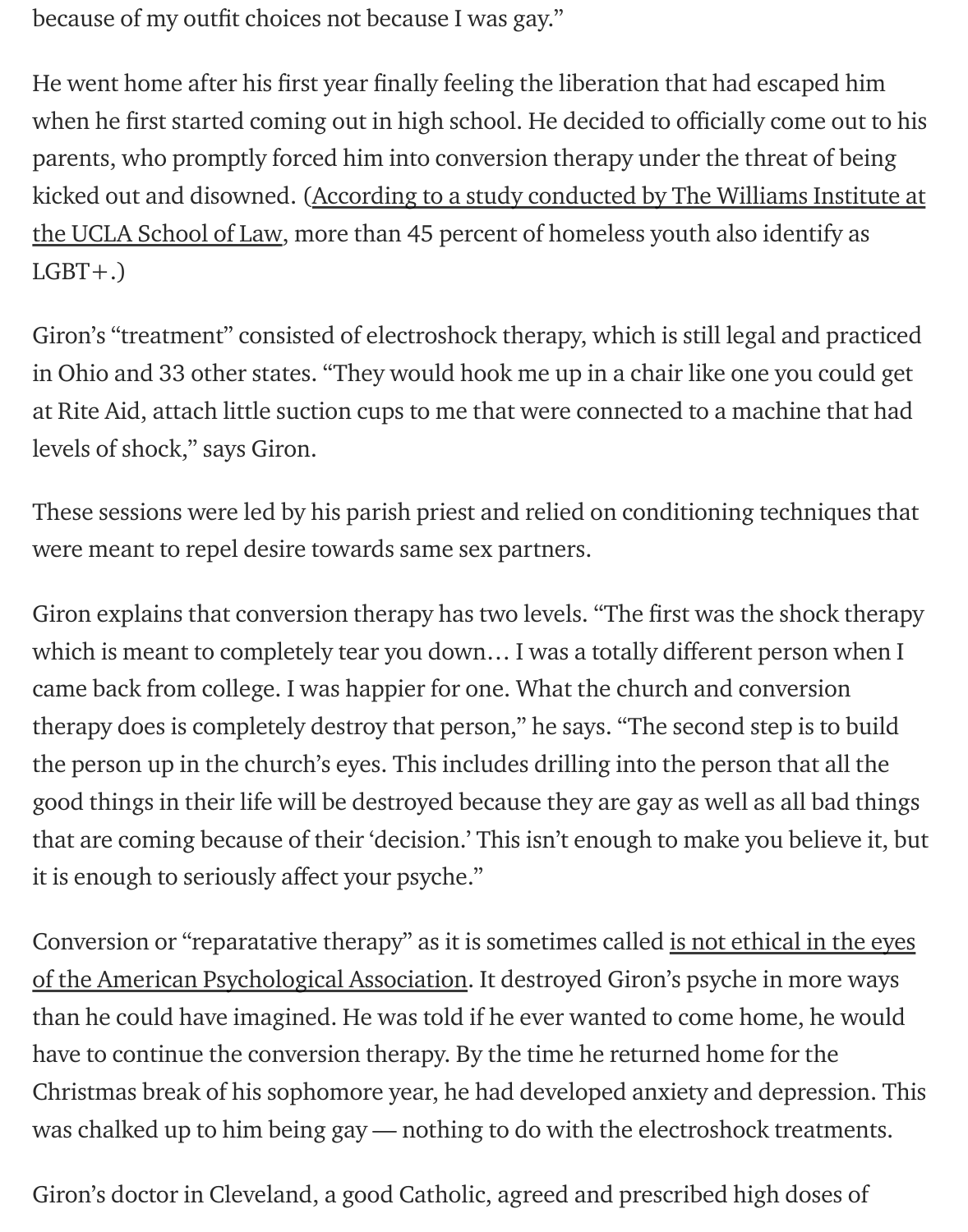medications that only made Giron feel worse when he went off the drugs. Giron says these were the darkest days of his life, when he wouldn't leave his room. He was skipping classes and isolating himself. Finally, when he returned home for Christmas break last year, he refused conversion therapy.

"If I had done another round it would have killed me," he says. Nonetheless, he was kicked out of the house.

## "If I had done another round it would have killed me."

...

iron returned to Whititer and started going to the **Hsi Lai Temple where he** practiced Buddhism and learned patience. He then pledge Lancer Society, which helped him face and conquer a fear of men brought on by the the electoshock treaments and the bullying he suffered in Cleveland. "I would flinch away from them. I didn't trust them. They were a threat." G

Joining Lancer gave him hope as well as 15 guys he calls his brothers, whom he loves dearly. "Even though they're trash," he jokes.

[Guillermo doesn't fear for himself so much now as he does for the kids who now live in](https://www.nytimes.com/2016/11/30/us/politics/mike-pence-and-conversion-therapy-a-history.html) a country in which the Vice President has been accused of supporting conversion [therapy and in which the Republican candidate for Senate, Roy Moore, ran on anti-gay](http://time.com/5061800/roy-moore-homosexuality-illegal/) rhetoric. "It's terrifying and it's disgusting," says Giron.

"Guillermo is courageous, he tackles everything head on."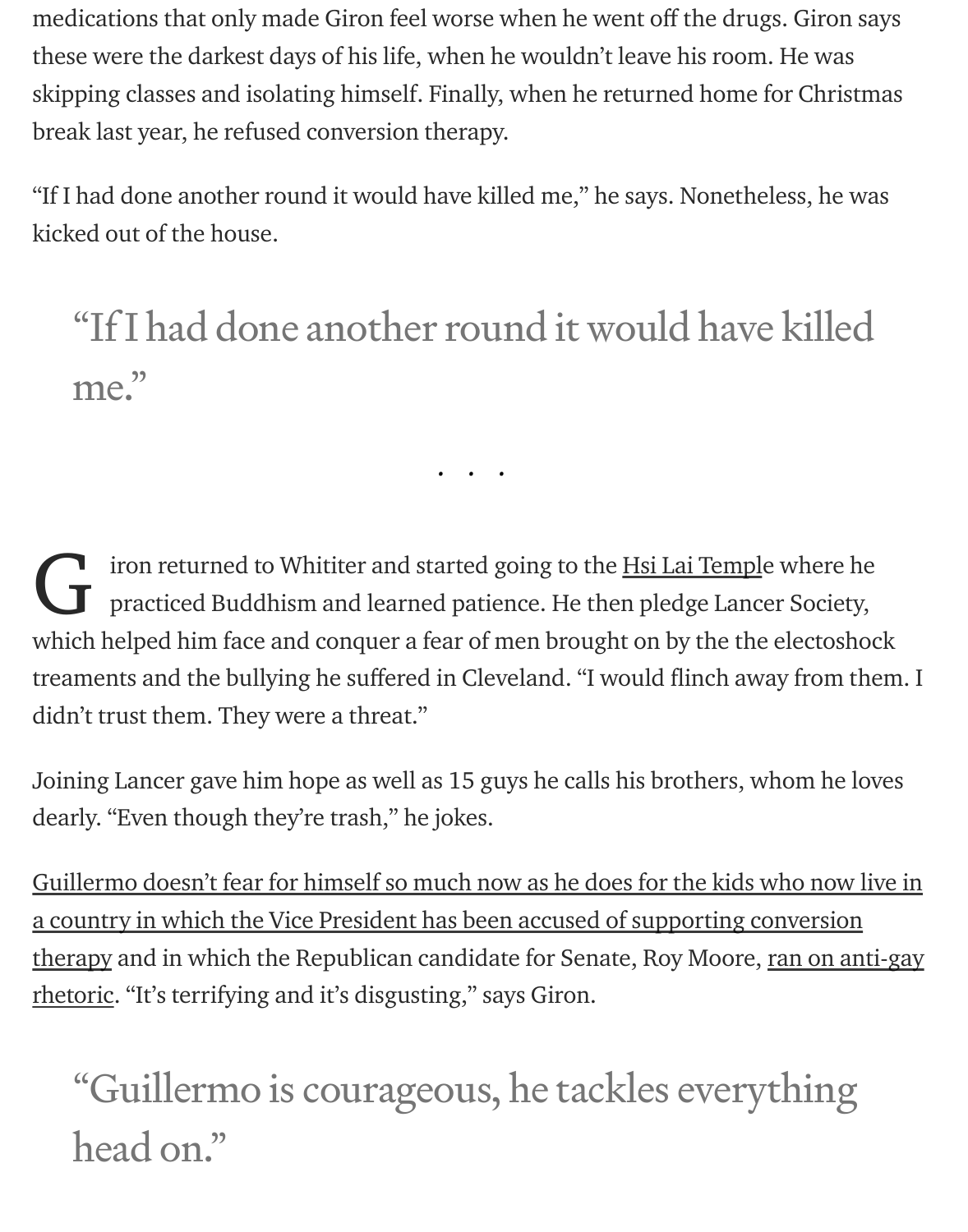Fourth-year Kent Tran has been friends with Giron for three years and his roommate for two. "He's changed so much since freshman year," says Tran. "Everyone is immature when they come to college, but with Guillermo it was different there was...innocence, too.

Tran recalls how deeply depressed Giron would appear when he returned to Whititer from home, after the conversion therapy. "He's from Cleveland, which isn't the most informed or progressive place, but Whittier was a sanctuary, says Tran. "He looked like shit everyday, but he taught me how to take care of someone and care about someone so much," says Tran. "He's one of the best friends I have ever made."

Thanks to Giron, says Tran, his eyes have been opened to wider perspectives and the true meaning of diversity. He says he's now more knowledgeable and active in human rights and that he hopes he can use what he learned in helping to take care of Giron out in the world beyond Whittier.

"Guillermo is courageous, he tackles everything head on," says Tran. "I know he's going to do great things."

As for Tran, Giron says simply that without him, he "wouldn't be graduating this year, wouldn't be this happy, wouldn't be alive."

...